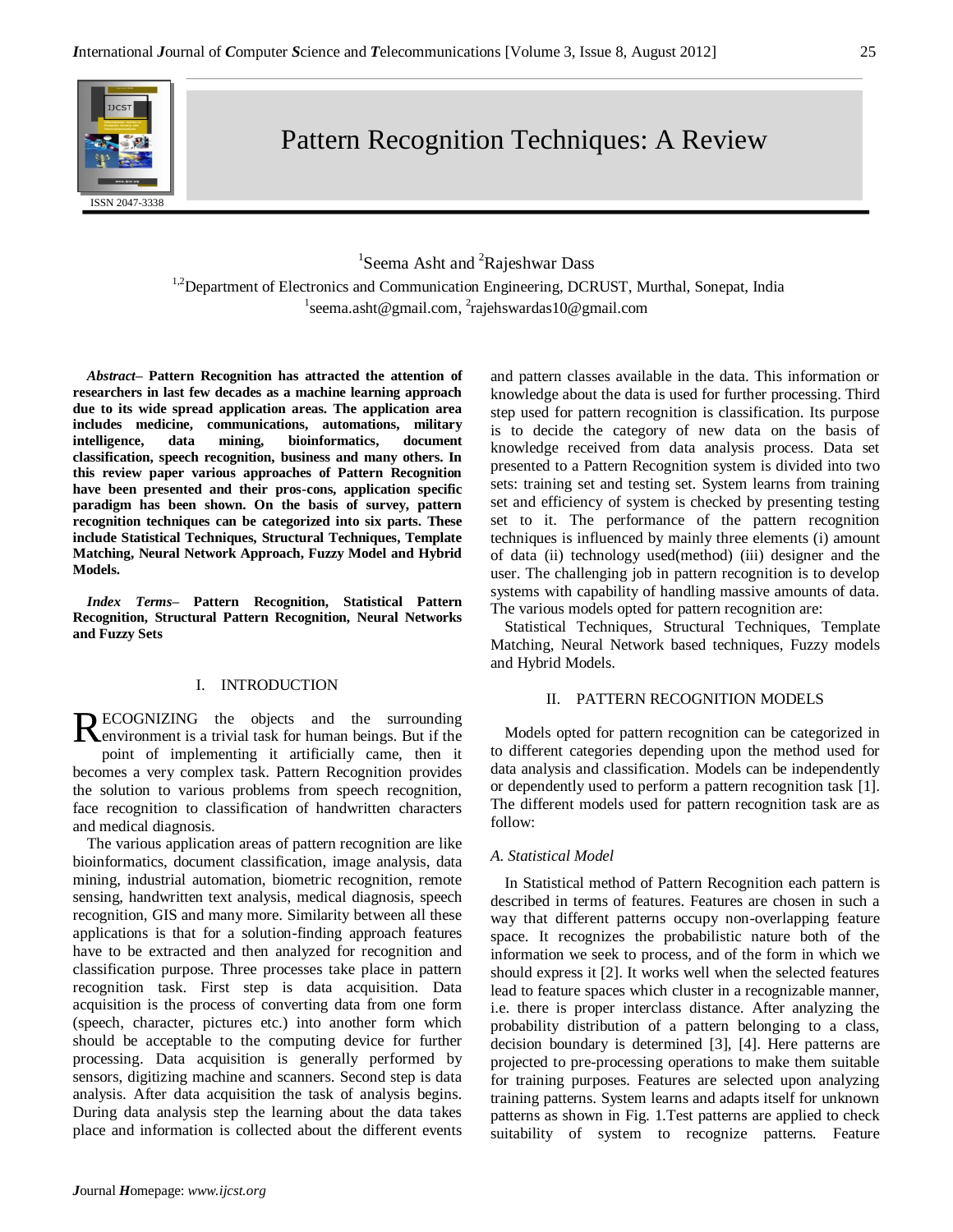measurement is done while testing, then these feature values is presented to learned system and in this way classification is performed.

When conditional probability density distribution is known, parametric classification schemes are used otherwise non parametric classification scheme need to be used. Various decision rules are there to determine decision boundary like, Bayes Decision Rule, Optimal Bayes Decision Rule, The Maximum Likelihood Rule, Neyman-Pearson rule and MAP rule. As feature spaces are partitioned, system becomes noise insensitive, therefore in case of noisy patterns. The choice of statistical model is a good solution. Depending upon whether the method opted is supervised or unsupervised statistical technique can be categorized as: Discriminant Analysis and Principal Component Analysis [1]**.**



Fig. 1: Statistical Pattern Recognition Model

Discriminant Analysis is a supervised technique in which we approach for dimensionality reduction. Here linear combination of features is utilized to perform the classification operation. For each pattern class, a discriminant function is defined which performs the classification function [5] - [8]. There is not a well defined rule regarding the form of discriminant function like minimum distance classifier uses one reference point for each class, and discriminant function computes minimum distance from unknown vectors to these points, on the other hand nearest neighbor classifier uses set of points for each class. There are various kinds of Discriminant Analysis methods that are used based upon the application and system requirement such as: Linear Discriminant Analysis (LDA), Null-LDA (N-LDA), Fisher Discriminant Analysis (FDA), Two Dimensional Linear Discriminant Analysis (2D-LDA), Two Dimensional Fisher Discriminant Analysis (2D-FDA). In LDA feature set is obtained by linear combination of original features. Intra-class distance is minimized as well as inter-class distance is maximized to obtain the optimum results.LDA suffers from small sample size (SSS) problem.

In FDA ratio of variance in inter-classes to variances in intra-classes defines the separation between classes. In FDA inter-class scatter is maximized and intra-class scatter is minimized to get the optimum results [8]. FDA approach is a combination of PCA and LDA. 2D-LDA avoids small sample size (SSS) problem associated with 1D-LDA. Here matrices of input data are computed to form the feature vector. Trace of interclass scatter matrix is maximized while trace of intraclass scatter matrix is minimized to get the optimum results in 2 D-LDA. As compared to 1-D LDA; 2D-FDA provides nonsingular interclass and intra-class matrices. Chen et al. [9] suggested that the null space spanned by eigenvectors of intra-class scatter matrices having zero Eigen values contains

highly discriminating information. An LDA method in null space of intra-class scatter matrix is N-LDA which involves solving the Eigen value problem for a very large matrix. Principal Component Analysis (PCA) or Karhunen-Loeave expansion is a multi-element unsupervised technique in which we approach for dimensionality reduction [10]. Using PCA, patterns are detected in the data and these patterns determine the similarity measure [11]. In PCA Eigen vectors with largest Eigen values are computed to form the feature space. PCA is closely related to Factor Analysis [11]. Kernel PCA is a solution for nonlinear feature extraction [12], [13].Other nonlinear feature extraction techniques are Multidimensional scaling (MDS) and Kohonen feature Map [14]. Application areas of PCA include graphically unreliable patterns. Discriminant Analysis is more efficient as compared to PCA, in terms of accuracy and time elapsed [15].

#### *B. Structural Model*

When we came across patterns with strong inherent structures, statistical methods give ambiguous results, because feature extraction destroys vital information concerning the basic structure of pattern. Therefore, in complex pattern recognition problems, like recognition of multidimensional objects it is preferred to adopt a hierarchical system, where a pattern is considered to be made up of simple sub-patterns, which are further composed of simpler sub patterns [16], [17]. In structural approach of pattern recognition a collection of complex patterns are described by a number of sub-patterns and the grammatical rules with which these sub patterns are associated with each other. This model is concerned with structure and attempts to recognize a pattern from its general form. The language which provides structural description of patterns in terms of pattern primitives and their composition is termed as pattern description language. Increased descriptive power of a language leads to increased complexity of syntax analysis system.

To recognize finite-state languages finite- state automata is used. Descriptive power of finite-state languages is weaker than that of context-sensitive languages. Context sensitive languages are described by non-deterministic procedures. Selection of type of grammar for pattern description depends upon the primitives and on the grammar's descriptive power and analysis efficiency [18]. For description of patterns such as chromosome images, 2D-mathematics, chemical structures, spoken words, English characters and fingerprint patterns, a number of languages have been suggested [19], [20]. High dimensional patterns need high dimensional grammars such as web grammars, tree grammars, graph grammars and shape grammars for efficient description [19], [21]-[23].

Stochastic languages, approximation and transformational grammars are used to describe noisy and distorted patterns [19], [24]-[26]. This approach demands large training sets and very large computational efforts [27]. When dealing with noisy patterns, grammar defining the basic structure of complex patterns becomes too difficult to define, there in such cases statistical approach is a good option. Acceptance Error is the criterion to measure performance. This model is used in the application areas like in textured images, shape analysis of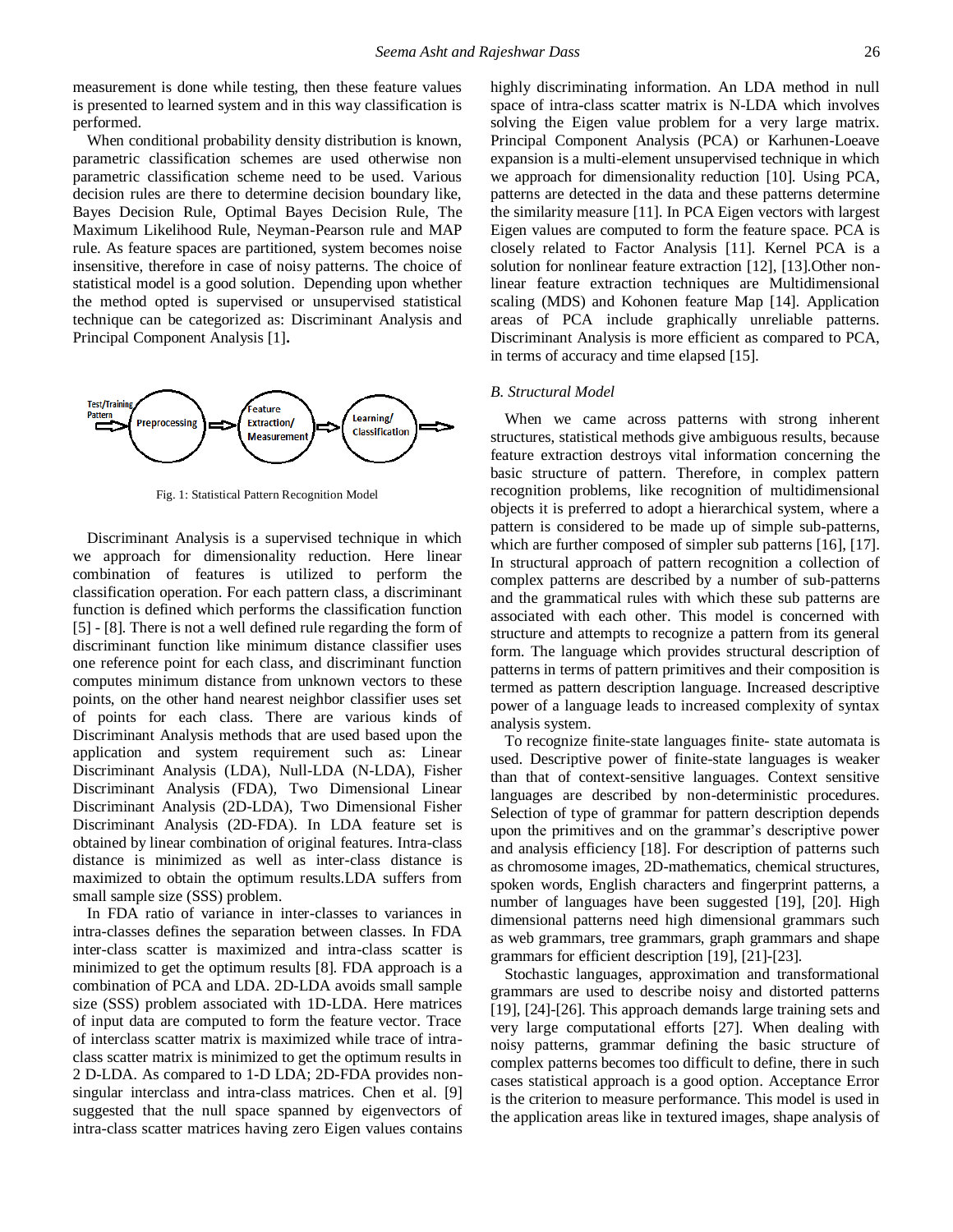contours and image interpretation where patterns have a definite structure [28].

# *C. Template Matching Model*

Template matching is simplest and most primitive among all pattern recognition models. It is used to determine the similarity between two samples, pixels or curves. The pattern to be recognized is matched with the stored templates while assuming that template can be gone through rotational or scalar changes. The efficiency of this model depends upon the stored templates. Correlation function is taken as recognition function and is optimized depending on the available training set. The shortcoming of this approach is that, it does not work efficiently in the presence of distorted patterns [29].

#### *D. Neural Network Based Model*

Neural networks are the massively parallel structures composed of "neuron" like subunits [29]. Neural networks provide efficient result in the field of classification. Its property of changing its weight iteratively and learning [10], [30], give it an edge over other techniques for recognition process. Perceptron is a primitive neuron model. It is a two layer structure. If output function of perceptron is step, then it performs classification problems, if it is linear than it perform regression problems. The most commonly used family of neural networks for pattern classification is the feed forward networks like MLP and RBF networks [31]. Different types of neural networks are used depending upon the requirement of the application.

Feed Forward Back-propagation Neural Network (FFBP-NN) is used to implement non-linear differentiable functions. Increase in the learning rate in back-propagation neural network leads to decrease in convergence time [32]. General Regression neural network (GRNN) is a highly parallel structure in which learning is from input side to output side [33]. General Regression Neural Network (GRNN) performs efficiently on noisy data than Back-propagation. FFBP Neural Network does not work accurately if available data is large enough. On the other hand in GRNN, as the size of data increases, the error approaches towards zero [33]. Kohnen-Networks are mainly used for data clustering and feature mapping [14]. Ripley [34] and Anderson et al. [35] stated the relationship between neural networks and statistical model of pattern recognition.

The performance of the neural networks enhances upon increasing the number of hidden layers up to a certain extent. Increased number of neurons in hidden layer also improves the performance of the system. No. of neurons must be large enough to adequately represent the problem domain and small enough to permit the generalization from training data. A trade-off must be maintained between size of network and complexity resulted because of network size. Percentage recognition accuracy of a neural network can be further enhanced if we use 'tansig'-'tansig' combination of activation functions for neurons of hidden layer and output layer opted rather than opting for other combinations [36].

# *E. Fuzzy Based Model*

The importance of fuzzy sets in Pattern Recognition lies in modeling forms of uncertainty that cannot be fully understood by the use of probability theory [37], [38]. Kandel [39] states, "In a very fundamental way, the intimate relation between theory of fuzzy sets and theory of Pattern Recognition and classification rests on the fact that most real world classes are fuzzy in nature", Kandel defined various techniques of fuzzy pattern recognition. Syntactic techniques are utilized when the pattern sought is related to the formal structure of language. Semantic techniques are used when fuzzy partitions of data sets are to be produced. Then a similarity measure based on weighted distance is used to obtain similarity degree between the fuzzy description of unknown shape and reference shape.

#### *F. Hybrid Model*

In most of the emerging applications, it is clear that a single model used for classification doesn't behave efficiently, so multiple methods have to be combined together giving result to hybrid models. Primitive approaches to design a Pattern Recognition system which aims at utilizing a best individual classifier have some drawbacks [40]. It is very difficult to identify a best classifier unless deep prior knowledge is available at hand [40], [41]. Statistical and Structural models can be combined together to solve hybrid problems. In such cases statistical approach is utilized to recognize pattern primitives and syntactic approach is then used for the recognition of sub-patterns and pattern itself. Fu [28] gave the concept of attributed grammars which unifies statistical and structural pattern recognition approach. To enhance system performance one can use a set of individual classifiers and combiner to make the final decision. Tumer and Ghosh [42] experimentally proved that using a linear combiner or order statistics combiner minimize the variance of actual decision boundaries around the optimal boundary. Multiple classifiers can be used in several ways to enhance the system performance. Each classifier can be trained in a different region of feature space or in other way, each classifier can provide probability estimate and decision can be made upon analyzing individual results. Methods utilizing classifier ensemble design [43], [44] generate a set of mutually complementary classifiers that achieve optimal accuracy using a fixed decision function. Those methods which utilize combination function design tend to find an optimal combination of decisions from a set of classifiers. To achieve optimum results, a large set of combination functions of increasing complexity, ranging from simple voting rules through trainable combination functions is available to designer [45] - [47].

#### III. CONCLUSION

A comparative view of all the models of pattern recognition has been shown which depicts that for various domains in this areas different models or combination of models can be used. In case of noisy patterns, choice of statistical model is a good solution. Practical importance of structural model depends upon recognition of simple pattern primitives and their relationships represented by description language. As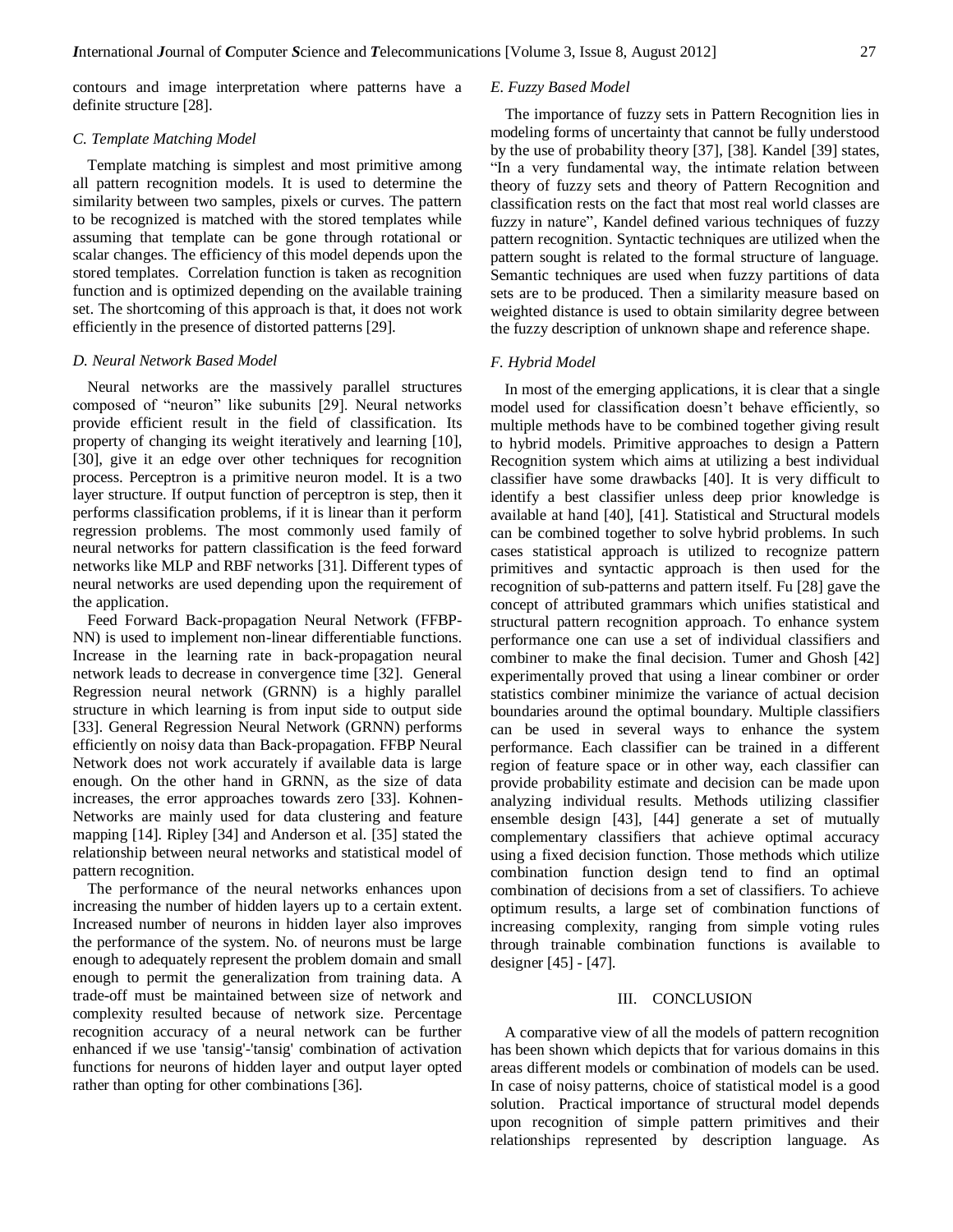compared to statistical pattern recognition, structural pattern recognition is a newer area of research. For complex patterns and applications utilizing large number of pattern classes, it is beneficial to describe each pattern in terms of its components. A wise decision regarding the selection of Pattern grammar influences computations efficiency of recognition system. Pattern primitives and pattern grammar to be utilized depends upon the application requirements. Low dependence of neural networks on prior knowledge and availability of efficient learning algorithms have made the neural networks famous in the field of Patten Recognition. Although neural networks and statistical pattern recognition models have different principles most of the neural networks are similar to statistical pattern recognition models. To recognize unknown shapes fuzzy methods are good options. As each model has its own pros and cons, therefore to enhance system performance for complex applications it is beneficial to append two or more recognition models at various stages of recognition process.

## REFERENCES

- [1]. K.S. Fu, "A Step towards Unification of Syntactic and Statistical Pattern Recognition," IEEE Trans. Pattern Analysis and Machine Intelligence, vol. 5, no. 2, pp. 200-205, Mar. 1983.
- [2]. Amin Fazel and Shantnu Chakrabartty, " An Overview of Statistical Pattern Recognition Techniques for Speaker Verification'', IEEE circuits and systems, pp. 61-81, magazine  $2<sup>nd</sup>$  quarter 2011.
- [3]. L. Devroye, L. Gyorfi, and G. Lugosi, "A Probabilistic Theory of Pattern Recognition." Berlin: Springer-Verlag, 1996.
- [4]. R.O.Duda and P.E.Hart, Pattern Classification and Scene Analysis, New York: John Wiley & sons, 1973.
- [5]. W.W.Cooley and P.R. Lohnes," Multivariate Data Analysis."New York: Wiley, 1971.
- [6]. R.Fisher, "The Use of Multiple Measurements in Taxonomic Problems," Ann. Eugenics, vol. 7, no. 2, pp. 179-188,1936.
- [7]. M.M. Tatsouka, "Multivariate Analysis."New York: Wiley, 1971.
- [8]. Zhen Lei, Rufeng Chu, Ran He, Shengcai Liao and Stan Z. Li., "Face Recognition by Discriminant Analysis with Gabor Tensor Representation," Vol.4642/2007, pp.87-95, Springer Berlin/Heidelberg Publishing, 2007.
- [9]. L.Chen, H.Liao, M.Ko, J.Lin and G.Yu," A New LDA-Based Face Recognition System which can Solve the Small Sample Size Problem", Pattern Recognition,2000.
- [10]. Ethem Alpaydin: Introduction to Machine Learning, Prentice Hall of India 2005.
- [11]. Yuehui Sun, Minghui: "DT-CWT Feature Based Classification Using Orthogonal Neighborhood Preserving Projections for Face Recognition," Volume: 1, pp.719-724.Nov.2006.
- [12]. S. Haykin, Neural Networks, A Comprehensive Foundation. Second ed., Englewood Cliffs, N.J.: Prentice Hall, 1999.
- [13]. B. SchoÈlkopf, A. Smola, and K.R. Muller, "Nonlinear Component Analysis as a Kernel Eigenvalue Problem," Neural Computation, vol. 10, no. 5, pp. 1,299-1,319, 1998.
- [14]. T. Kohonen, Self-Organizing Maps, Springer Series in Information Sciences, vol. 30, Berlin, 1995.
- [15]. Tasweer Ahmad.Ahlam Jameel,Dr. Balal Ahmad, "Pattern Recognition using Statistical and Neural Techniques", IEEE 2011.
- [16]. K.S.fu, Syntactic Pattern recognition and Applications. Englewood Cliffs, N.J.: Prentice Hall,1982.
- [17]. T.Pavlidis, "Structural Pattern Recognition," New York: Springer-Verlag, 1977.
- [18]. King-Sun Fu and Azriel Rosenfeld, "Pattern Recognition and Image Processing, "IEEE Trans. on computers, vol. c-25.No. 12, Dec. 1976.
- [19]. Syntactic Methods in Pattern Recognition, New York;Academic,1974
- [20]. K.S. Fu, "Applications of Syntactic Pattern Recognition."New York: Springer, 1976.
- [21]. J.Gips, "Shape Grammers and their Uses."Birkhauser: Verlag, Basel and Stuttgart, 1975.
- [22]. P.A. Ota, "Mosaic Grammars," Pattern Recognition, vol. 7, June 1975.
- [23]. K.L.Williams, "A Multidimensional Approach to Syntactic Pattern Recognition," Pattern Recognition, vol. 7, Sept. 1975.
- [24]. U.Grenander, "Foundations of pattern analysis, "Quart. Appl. Math., vol. 27, pp. 1-55, 1969.
- [25]. K.S.Fu, Ed., Digital Pattern Recognition, Communications and Cybernatics, vol. 10, New York: Springe, 1976.
- [26]. T.Pavlidis and F.Ali, "Computer Recognition of Handwritten Numerals by Polygonal Approximations,"IEEE Trans. Syst.,Man,cybern.vol. SMC-5, Nov. 1975.
- [27]. L.I. Perlovsky, "Conundrum of Combinatorial Complexity," IEEE Trans. Pattern Analysis and Machine Intelligence, vol. 20, no. 6, pp. 666-670, 1998.
- [28]. K.S. Fu, Syntactic Pattern Recognition and Applications. Englewood Cliffs, N.J.: Prentice-Hall, 1982.
- [29]. R.Bajcsy and S.Kovacic, "Multiresolution Elastic Matching," Computer vision graphics image processing, vol46, pp. 1-21, 1989.
- [30]. Nils J. Nilsson: Artificial Intelligence A New Synthesis, ELSEVIERA.K. Jain, J. Mao, and K.M. Mohiuddin, "Artificial Neural Networks: A Tutorial," Computer, pp. 31-44, Mar. 1996.
- [31]. Anupam Joshi, Narendram Ramakrishman, Elias N.Houstis and John R.Rice, "On Neurobiological, Neuro-Fuzzy, Machine Learning And Statistical Pattern Recognition Techniques", IEEE Trans. on Neural Networks, vol. 8, no. 1, 1997.
- [32]. Burcu Erkmell, Tu.lay YlIdmm, "Improving classification performance of sonar targets by applying general regression neural network with PCA," Science Direct.
- [33]. B. Ripley, "Statistical Aspects of Neural Networks, Networks on Chaos: Statistical and Probabilistic Aspects." U. Bornndorff-Nielsen, J.Jensen, and W. Kendal, eds., Chapman and Hall, 1993.
- [34]. J. Anderson, A. Pellionisz, and E. Rosenfeld, Neurocomputing 2: Directions for Research. Cambridge Mass.: MIT Press, 1990.
- [35]. Amit Choudhary,Rahul Rishi, Savita Ahlawat and Vijaypal Singh Dhaka, "Performance Analysis Of Feed Forward MLP with Various Activation Functions For Handwritten Numerals Recognition", IEEE Trans. 2010,volume 5,pp. 852-856
- [36]. J.C. Bezdek, Pattern Recognition with Fuzzy Objective Function Algorithm, New York:Plenum Press,1981.
- [37]. J.C. Bezdek And S. K., Fuzzy Models For Pattern Recognition: Methods that Search for Structures In Data." Pal,Eds.,IEEE CS Press,1992.
- [38]. Kandel,A., Fuzzy Techniques in Pattern Recognition", John Wiley and Sons, New York,1982
- [39]. J. Kittler, F. J. Ferri, J. M. I~nesta, A. Amin and P. Pudil, Eds., "A framework for classifier fusion: is it still needed in Advances in Pattern Recognition," LNCS 1876, 45-56 (Springer-Verlag, 2000).
- [40]. R. O. Duda, P. E. Hart and D. G. Stork, Pattern Classification (John Wiley & Sons 2000).